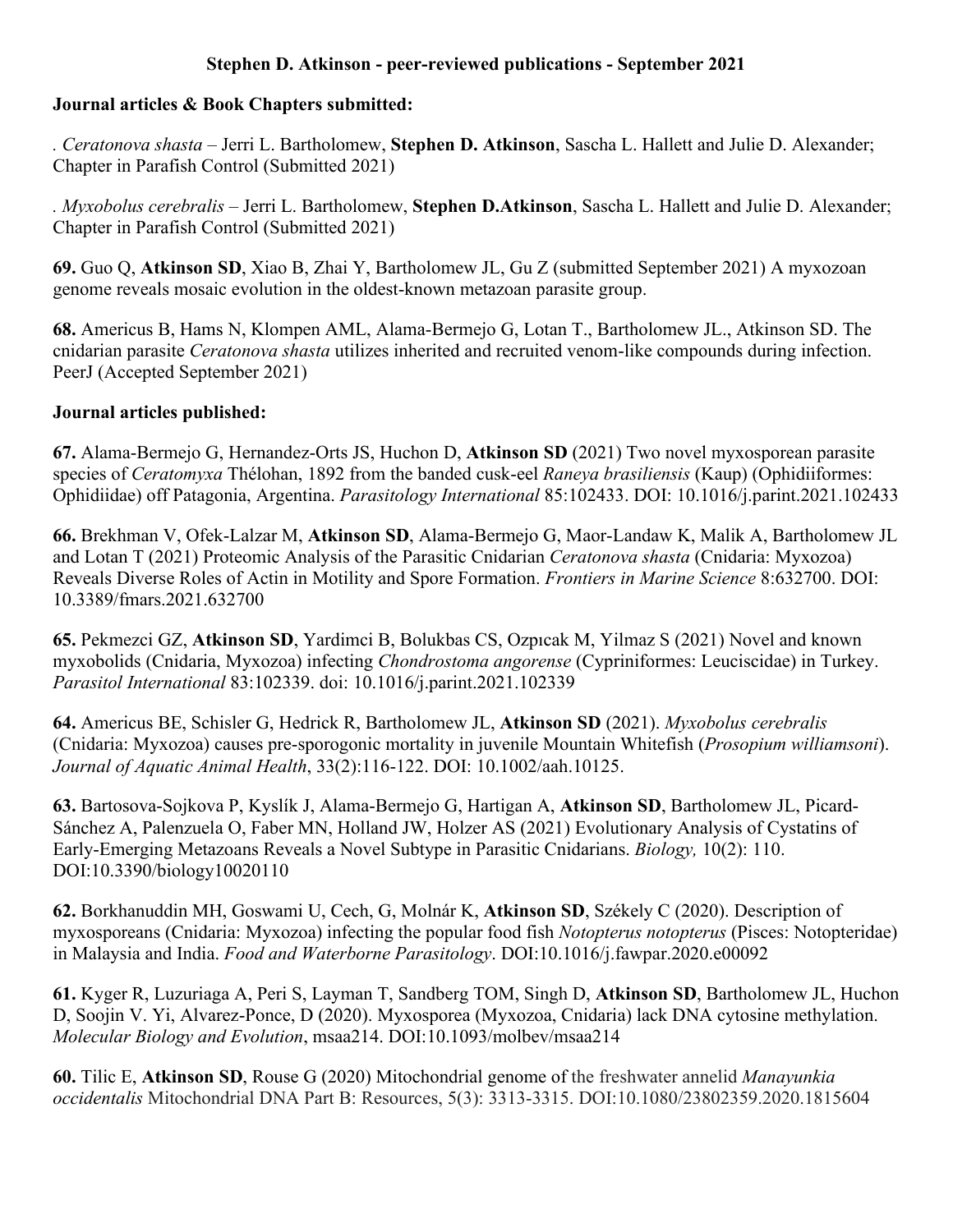**59.** Americus B, Bartholomew JL, Lotan T, **Atkinson SD** (2020) A comparison of the structure and function of nematocysts in free-living and parasitic cnidarians (Myxozoa). *International Journal for Parasitology*, 50: 763- 769. DOI:10.1016/j.ijpara.2020.04.012

**58.** Americus B, Austin B, Lotan T, Bartholomew J, & **Atkinson S** (2020) In vitro and in vivo assays reveal that cations affect nematocyst discharge in *Myxobolus cerebralis* (Cnidaria: Myxozoa). *Parasitology*, 147(12):1352- 1358. DOI:10.1017/S0031182020001158

**57.** Alama-Bermejo G, Meyer E, Atkinson SD, Holzer AS, Wiśniewska MW, Kolísko M, Bartholomew JL (2020) Transcriptome-wide comparisons and virulence gene polymorphisms of host-associated genotypes of the cnidarian parasite *Ceratonova shasta* in salmonids. *Genome Biology and Evolution*, 12(8), 1258-1276. DOI:10.1093/gbe/evaa109

**56. Atkinson SD**, Bartholomew JL, Rouse GW (2020) The invertebrate host of salmonid fish parasites *Ceratonova shasta* and *Parvicapsula minibicornis* (Cnidaria), is a novel fabriciid annelid, *Manayunkia occidentalis* sp. nov. (Sabellida: Fabriciidae). *Zootaxa* 4751(2):310-320. DOI:10.11646/zootaxa.4751.2.6

**55. Yahalomi D, Atkinson SD,** Neuhof M, Chang ES, Philippe H, Cartwright P, Bartholomew JL, Huchon D (2020) A cnidarian parasite of salmon (Myxozoa: *Henneguya*) lacks a mitochondrial genome *PNAS* 117(10):5358-5363 **(co-first authors).** DOI:10.1073/pnas.1909907117

**54.** Milanin T, Bartholomew JL, **Atkinson SD** (2020) *Myxobolus* spp. (Cnidaria: Myxozoa) in introduced yellow perch *Perca flavescens*. *Parasitology Research* 119: 893–901. DOI:10.1007/s00436-019-06585-3

**53.** Richey CA, Kenelty KV, Hopkins KVS, Stevens BN, Martínez-López B, Hallett SL, **Atkinson SD**, Bartholomew JL, Soto E (2020) Validation of environmental DNA sampling for determination of *Ceratonova shasta* (Noble, 1950) (Cnidaria: Myxozoa) distribution in Plumas National Forest, CA. *Parasitology Research*  119(3):859-870. DOI:10.1007/s00436-019-06509-1

**52.** Borkhanuddin MH, Cech G, Molnár K, Shaharom-Harrison F, Duy Khoa TN, Samshuri MA, Mazelan S, **Atkinson SD**, Székely C (2020) *Henneguya* (Cnidaria: Myxosporea: Myxobolidae) infections of cultured barramundi, *Lates calcarifer* (Perciformes: Latidae) in an estuarine wetlands system of Malaysia: Description of *Henneguya setiuensis* n. sp., *Henneguya voronini* n. sp. and *Henneguya calcarifer* n. sp. *Parasitology Research* 119:85-96. DOI: 10.1007/s00436-019-06541-1

**51. Atkinson SD**, Hallett SL, Díaz Morales D, Bartholomew JL, de Buron I (2019) First myxozoan infection (Cnidaria: Myxosporea) in a marine polychaete from North America, and erection of actinospore collective group Saccimyxon. *Journal of Parasitology* 105(2):252-262. DOI:10.1645/18-183

**50.** Alama-Bermejo, G, Viozzi GP, Waicheim MA, Flores VR, **Atkinson SD** (2019) Host-parasite relationship of *Ortholinea lauquen* n. sp. (Cnidaria:Myxozoa) and the fish *Galaxias maculatus* (Jenyns, 1842) in northwest Patagonia, Argentina. *Diseases of Aquatic Organisms* 136(2):163-174. DOI: 10.3354/dao03400

**49.** Breyta R, **Atkinson SD**, Bartholomew JL (2019) Evolutionary dynamics of *Ceratonova* species in the Klamath River basin reveals different host adaptation strategies. *Infection, Genetics and Evolution* 78:104081. DOI:10.1016/j.meegid.2019.104081

**48.** Howell CK, **Atkinson SD**, Bartholomew JL, Hallett SL (2019) Development and application of a qPCR assay targeting *Ichthyophthirius multifiliis* in environmental water samples. *Diseases of Aquatic Organisms* 134:43-55. DOI:10.3354/dao03351

**47.** Fromm A, **Atkinson SD**, Alama-Bermejo G, Cartwright P, Bartholomew J, Huchon D (2019) A new mitochondrial gene order in the banded cusk-eel *Raneya brasiliensis* (Actinopterygii, Ophidiiformes). *Mitochondrial DNA Part B*, 4:1, 1-4. DOI:10.1080/23802359.2018.1532824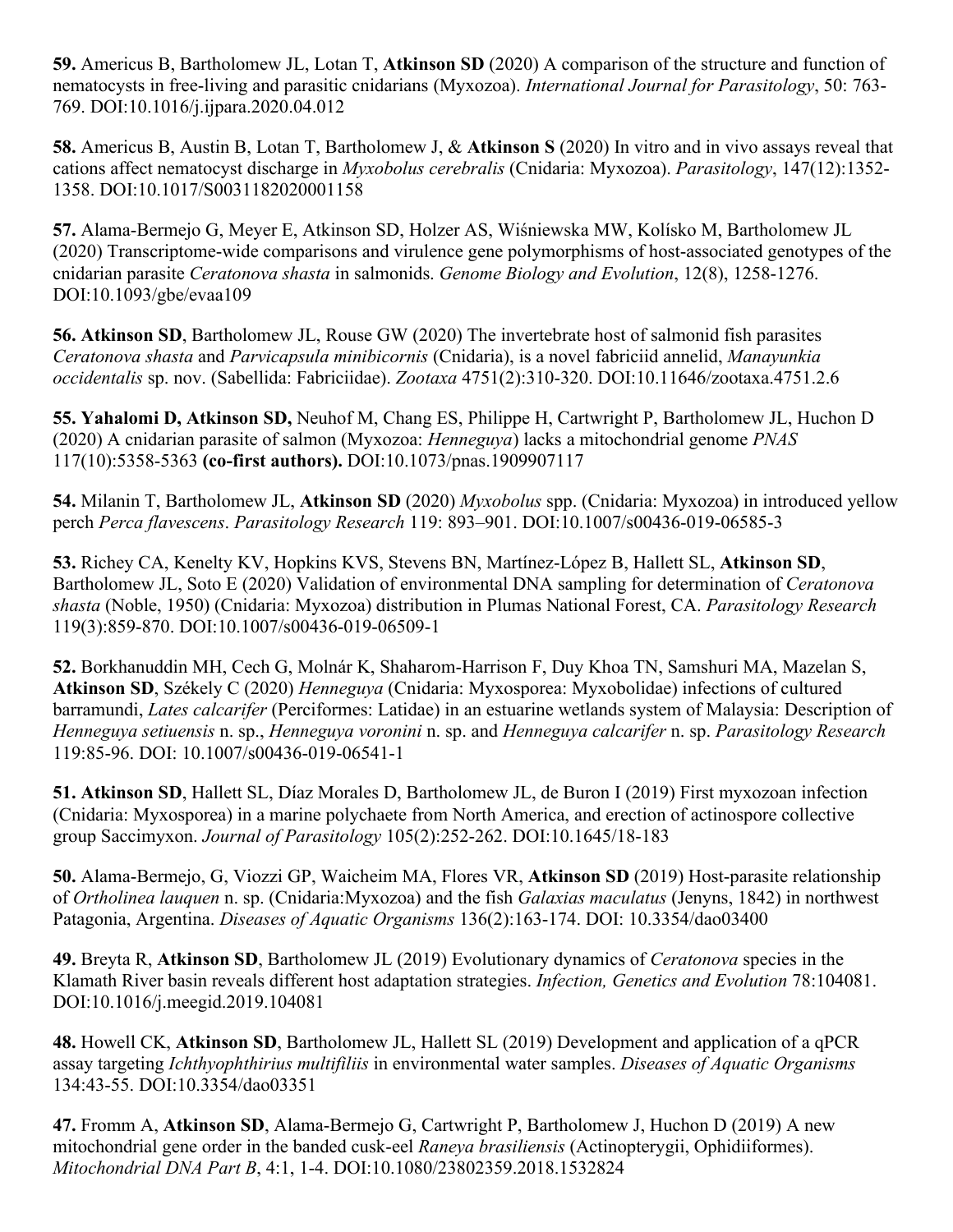**46. Atkinson SD**, Bartholomew JL, Lotan T (2018) Myxozoans: ancient metazoan parasites find a home in phylum Cnidaria. *Zoology* 129:66-68. DOI:10.1016/j.zool.2018.06.005

**45. Atkinson SD**, Hallett SL, Bartholomew JL (2018). Genotyping of individual *Ceratonova shasta* (Cnidaria: Myxosporea) myxospores reveals intra-spore ITS-1 variation and invalidates the distinction of genotypes II and III. *Parasitology* 145:1588–1593. DOI:10.1017/S0031182018000422

**44.** Stinson MET, **Atkinson SD**, Bartholomew JL (2018) Widespread distribution of *Ceratonova shasta* (Cnidaria: Myxosporea) genotypes indicates evolutionary adaptation to its salmonid fish hosts. *Journal of Parasitology* 104(6):645-650. DOI:10.1645/18-79

**43.** Zatti SA, **Atkinson SD**, Maia AAM, Corrêa LL, Bartholomew JL, Adriano EA, (2018), Novel freshwater *Ellipsomyxa* and *Myxobolus* species (Cnidaria: Myxozoa) parasiting *Brachyplatystoma rousseauxii* in the Amazon basin. *Parasitol International* 67:612-621. DOI:10.1016/j.parint.2018.06.005

**42.** Milanin T, **Atkinson SD**, Silva MRM, Alves RG, Maia AAM, Adriano EA (2018) Occurrence of two novel actinospore types (Cnidaria: Myxozoa) in fish farms in Mato Grosso do Sul state, Brazil. *Parasitology Research* 117:1757. DOI:10.1007/s00436-018-5856-0

**41.** Richey CA, Kenelty KV, Hopkins KVS, Stevens BN, Martínez-López B, Barnum SM, Hallett SL, **Atkinson SD**, Bartholomew JL, Soto E (2018) Distribution and prevalence of *Myxobolus cerebralis* in post-fire areas of Plumas National Forest: utility of eDNA sampling. *Journal of Aquatic Animal Health* 30(2):130-143. DOI:10.1002/aah.10014

**40.** Zatti S, **Atkinson SD**, Maia AAM, Bartholomew JL, Adriano EA (2018) Novel *Henneguya* spp. (Cnidaria: Myxozoa) from cichlid fish in the Amazon basin cluster by geographic origin. *Parasitology Research* 117:849- 859. DOI: 10.1007/s00436-018-5762-5

**39.** Zatti S, **Atkinson SD**, Bartholomew JL, Maia AAM, Adriano EA (2018) *Ceratomyxa gracillima* n. sp. (Cnidaria: Myxosporea) provides evidence of panmixia and ceratomyxid radiation in the Amazon Basin. *Parasitology* 145:1137-1146. DOI: 10.1017/S0031182017002323

**38.** de Buron, I, **Atkinson SD**, Hallett SL, Hill-Spannick K (2017) Infection dynamics of *Kudoa inornata* (Cnidaria: Myxosporea) in spotted seatrout, *Cynoscion nebulosus* (Teleost: Sciaenidae) and potential for mitigation. *Diseases of Aquatic Organisms* 127:29–40. DOI:10.3354/dao03174

**37.** Piriatinskiy G, **Atkinson SD**, Park S, Morgenstern D, Brekhman V, Yossifon G, Bartholomew JL, Lotan T (2017) Functional and proteomic analysis of *Ceratonova shasta* (Cnidaria: Myxozoa) polar capsules reveals adaptations to parasitism. *Scientific Reports* 7(1):9010. DOI: 10.1038/s41598-017-09955-y.

**36.** Zatti S, **Atkinson SD**, Bartholomew JL, Maia AAM, Adriano EA (2017) Amazonian waters harbour an ancient freshwater *Ceratomyxa* lineage (Cnidaria: Myxosporea). *Acta Tropica* 169:100-106. DOI:10.1016/j.actatropica.2017.02.006

**35.** Milanin T, **Atkinson SD**, Silva MRM, Alves RG, Maia AAM, Adriano EA (2017) Occurrence of two novel actinospore types (Cnidaria: Myxosporea) in Brazilian fish farms, and the creation of a novel actinospore collective group, Seisactinomyxon. *Acta Parasitologica* 62(1):121–128. DOI: 10.1515/ap-2017-0014

**34. Atkinson SD**, Banner CR (2016) A novel myxosporean parasite *Myxobolus klamathellus* n. sp. (Cnidaria: Myxosporea) from native blue chub (*Gila coerulea*) in Klamath Lake, Oregon. *Parasitology Research* 116:299- 302. DOI:10.1007/s00436-016-5292-y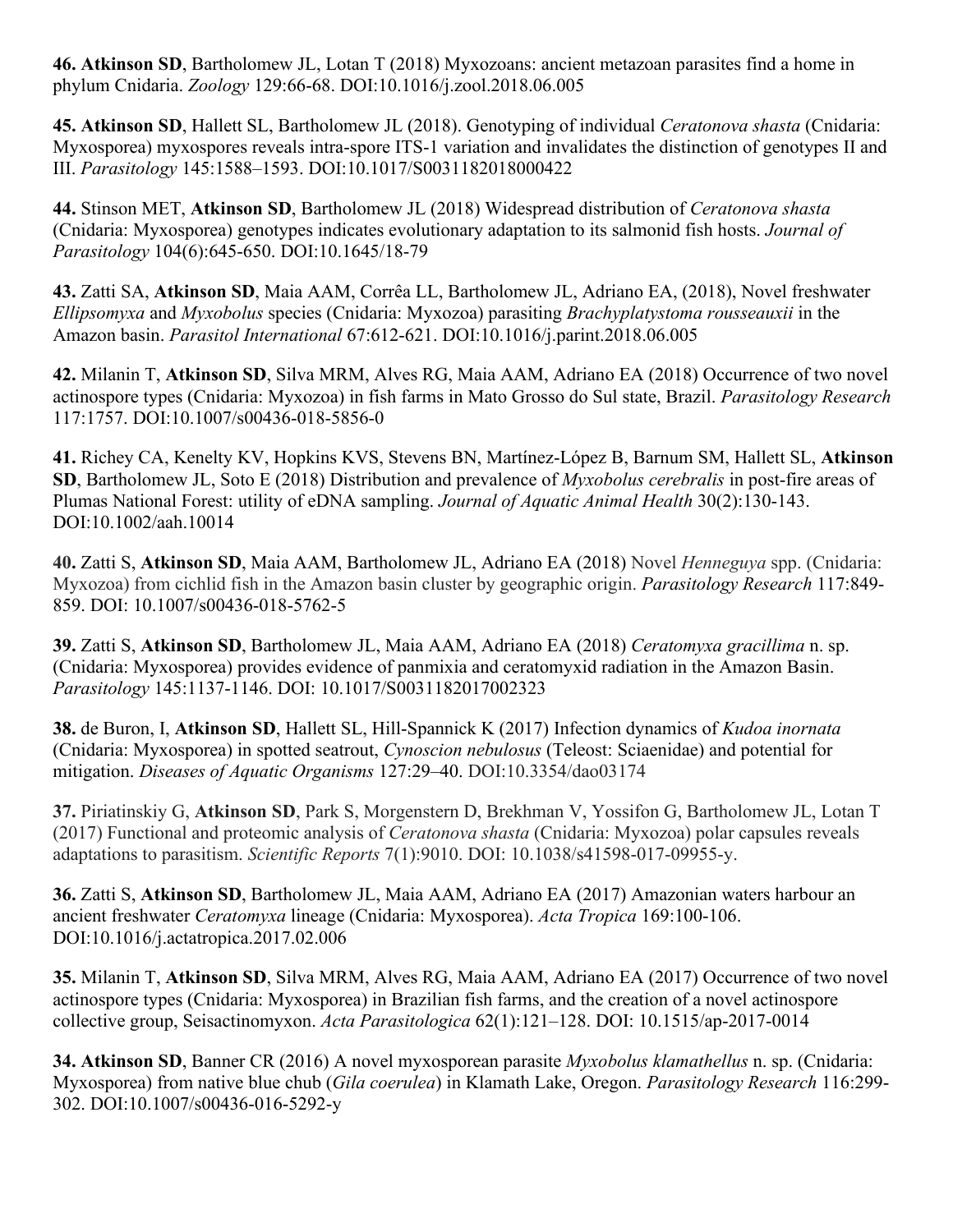**33.** Ben-David J, **Atkinson SD**, Pollak Y, Yossifon G, Shavit U, Bartholomew JL, Lotan T (2016) Myxozoan polar tubules display structural and functional variation. *Parasites & Vectors* 9:549. DOI: 10.1186/s13071-016- 1819-4

**32.** Székely Cs, **Atkinson SD**, Molnár K, Egyed L, Gubányi A, Cech G (2016) A synopsis of records of myxozoan parasites (Cnidaria: Myxozoa) from shrews, with additional data on *Soricimyxum fegati* from common shrew *Sorex araneus* in Hungary and pygmy shrew *Sorex minutus* in Slovakia. *Folia Parasitologica* (Praha) 63.pii:2016.021. DOI: 10.14411/fp.2016.021

**31.** Székely Cs, Cech G, **Atkinson SD**, Molnár K, Egyed L, Gubányi A (2015) A novel myxozoan parasite of terrestrial mammals: description of *Soricimyxum minuti* sp. n. (Myxosporea) in pygmy shrew *Sorex minutus* from Hungary. *Folia Parasitologica* (Praha) 62.pii:2015.045. DOI:10.14411/fp.2015.045

**30.** Fiala I, Hlavničková M, Kodádková A, Freeman MA, Bartošová-Sojková P, **Atkinson SD** (2015) Evolutionary origin of *Ceratonova shasta* and phylogeny of the marine myxosporean lineage. *Molecular Phylogenetics and Evolution* 86:75-89. DOI:10.1016/j.ympev.2015.03.004

**29.** Adriano EA, Silva MRM, **Atkinson SD**, Bartholomew JL, Maia AAM (2014) *Myxidium ceccarellii* n. sp. (Myxosporea) from the gallbladder of *Leporinus elongatus* (Anastomidae) from the São Francisco River, Brazil. *Parasitology Research* 113(7):2665-2670. DOI: 10.1007/s00436-014-3921-x

**28. Atkinson SD**, Foott JS, Bartholomew JL (2014) Erection of *Ceratonova* n. gen. (Myxosporea: Ceratomyxidae) to encompass freshwater species *C. gasterostea* n. sp. from threespine stickleback (*Gasterosteus aculeatus*) and *C. shasta* n. comb. from salmonid fishes. *Journal of Parasitology* 100(5):640-645. DOI:10.1645/13-434.1

**27.** Polley TM, **Atkinson SD**, Jones GR, Bartholomew JL (2013) Supplemental description of *Myxobolus squamalis* (Myxozoa). *Journal of Parasitology* 99(4):725-728. DOI:10.1645/12-109.1

**26.** Bartošová P, Fiala I, Jirku M, Cinková M, Caffara M, Fioravanti ML, **Atkinson SD**, Bartholomew JL, Holzer AS (2013) *Sphaerospora sensu stricto*: Taxonomy,diversity and evolution of a unique lineage of myxosporeans (Myxozoa) *Molecular Phylogenetics and Evolution* 68**:**93–105. DOI:10.1016/j.ympev.2013.02.026

**25.** Holzer AS, Bartošová P, Pecková H, Tyml T, **Atkinson SD**, Bartholomew J, Sipos D, Eszterbauer E, Dyková I (2013) "Who's who" in renal sphaerosporids (Bivalvulidae: Myxozoa) from common carp, Prussian carp and goldfish – Molecular identification of cryptic species, blood stages and new members of *Sphaerospora sensu stricto*. *Parasitology* 140(1):46-60. DOI:10.1017/S0031182012001175

**24.** Hallett SL, Ray RA, Hurst CN, Holt R, Buckles G, **Atkinson SD**, Bartholomew JL (2012) Density of the Waterborne Parasite, *Ceratomyxa shasta*, and Biological Effects on Salmon. *Applied and Environmental Microbiology* 78(10):3724-3731. DOI: 10.1128/AEM.07801-11

**23. Atkinson SD**, Jones SRM, Adlard R, Bartholomew JL (2011) Geographical and host distribution patterns of *Parvicapsula minibicornis* (Myxozoa) small subunit ribosomal RNA genetic types. *Parasitology* 138(8):960- 968. DOI:10.1017/S0031182011000734

**22. Atkinson SD**, Bartholomew JL (2010b). Spatial, temporal and host factors structure the *Ceratomyxa shasta* (Myxozoa) population in the Klamath River Basin. *Infection, Genetics and Evolution* 10:1019-1026. DOI:10.1016/j.meegid.2010.06.013

**21. Atkinson SD**, Bartholomew JL (2010a) Disparate infection patterns of *Ceratomyxa shasta* (Myxozoa) in rainbow trout *Oncorhynchus mykiss* and Chinook salmon *Oncorhynchus tshawytscha* correlate with ITS-1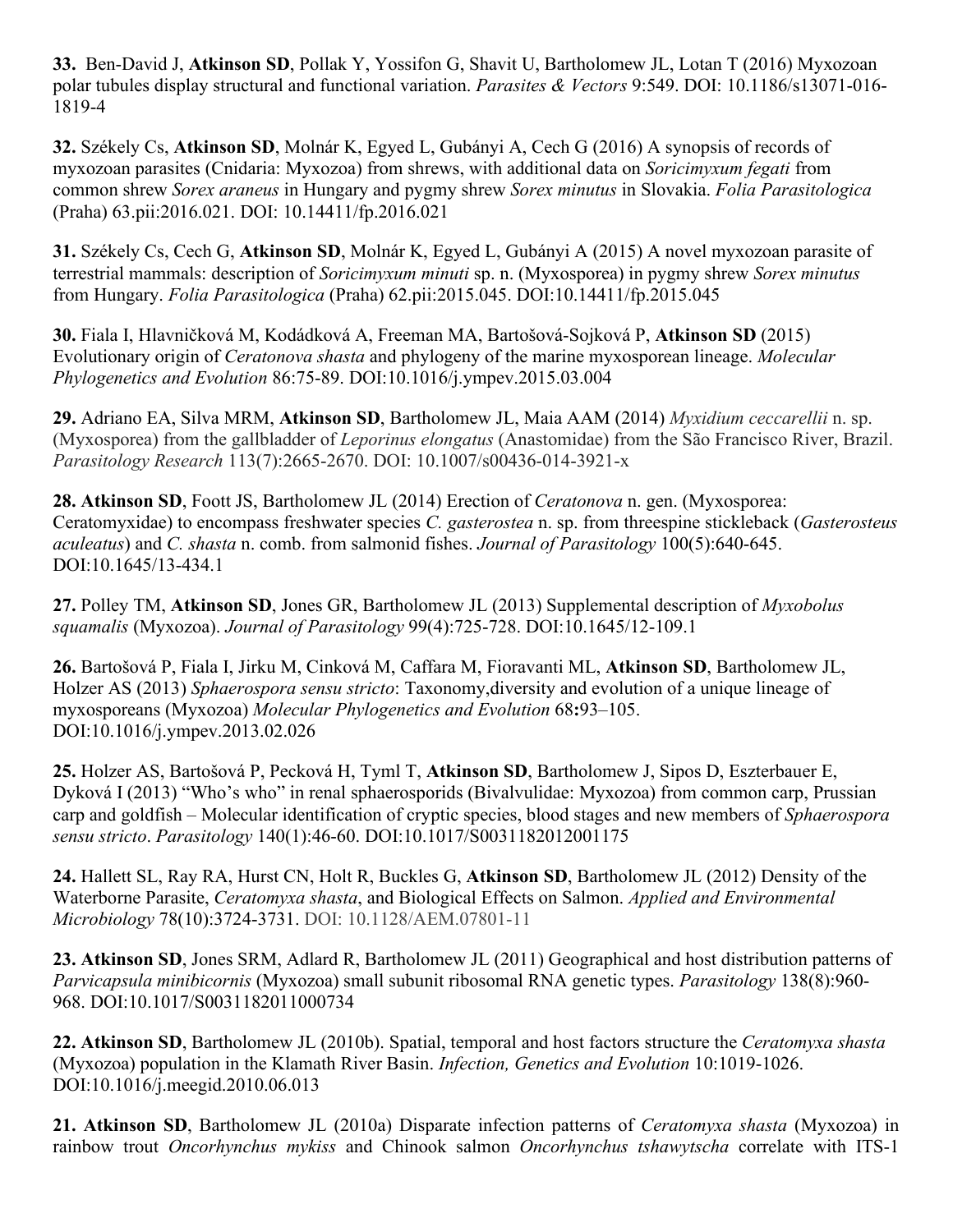sequence variation in the parasite. *International Journal for Parasitology* 40(5):599-604. DOI:10.1016/j.ijpara.2009.10.010

**20.** Horner D, **Atkinson SD**, Pratt DM, Marcquenski S, Bartholomew JL (2010) *Myxobolus notropis* from emerald shiner, *Notropis atherinoides* Rafinesque, in Lake Superior. *Journal of Parasitology* 33(3):279-282. DOI:10.1111/j.1365-2761.2009.01109.x

**19.** Hallett SL, Lorz HV, **Atkinson SD**, Rasmussen C, Xue L, Bartholomew JL (2009) Propagation of the myxozoan parasite *Myxobolus cerebralis* by different geographic and genetic populations of *Tubifex tubifex*: an Oregon perspective. *Journal of Invertebrate Pathology* 102(1):57-68. DOI:10.1016/j.jip.2009.07.001

**18.** Székely Cs, Hallett SL, **Atkinson SD**, MolnárK (2009) Complete life cycle of *Myxobolus rotundus* Nemeczek, 1911 (Myxosporea: Myxobolidae), a gill myxozoan of the common bream (*Abramis brama*). *Diseases of Aquatic Organisms* 85:147-155. DOI:10.3354/dao02068

**17. Atkinson SD**, Bartholomew JL (2009) Alternate spore stages of *Myxobilatus gasterostei*, a myxosporean parasite of three-spined sticklebacks (*Gasterosteus aculeatus*) and oligochaetes (*Nais communis*). *Parasitology Research* 104(5):1173-81.

**16.** Molnár K, Székely C, Hallett SL, **Atkinson SD** (2009) Some remarks on the occurrence, host-specificity and validity of *Myxobolus rotundus* Nemeczek, 1911 (Myxozoa: Myxosporea). *Systematic Parasitology* 72(1):71-9.

**15.** Ferguson JA, **Atkinson SD**, Whipps CM, Kent ML (2008) Molecular and morphological analysis of *Myxobolus* spp. of salmonid fishes with the description of a new *Myxobolus* species. *Journal of Parasitology* 94(6):1322-34.

**14.** Bartholomew JL, **Atkinson SD**, Hallett SL, Lowenstine LJ, Garner MM, Gardiner CH, Rideout BA, Keel MK, Brown JD (2008) Myxozoan Parasitism in Waterfowl. *International Journal for Parasitology* 38(10):1199- 207

**13.** Garner MM, **Atkinson SD**, Hallett SL, Bartholomew JL, Nordhausen RW, Reed H, Adams L, Whitaker B (2008)Renal myxozoanosis in Weedy Sea Dragons (*Phyllopteryx taeniolatus*) caused by *Sinuolinea phyllopteryxa* n. sp. *Journal of Fish Diseases* 31(1):27-35

**12.** Bartholomew JL, **Atkinson SD**, Hallett SL, Zielinski CM, Foott JS (2007) Distribution and Abundance of the Salmonid Parasite *Parvicapsula minibicornis* (Myxozoa) in the Klamath River Basin (Oregon-California, USA). *Diseases of Aquatic Organisms* 78:137-146

**11.** Arsan EL, **Atkinson SD**, Hallett SL, Meyers T, Bartholomew JL (2007) Expanded geographical distribution of *Myxobolus cerebralis*: first detections from Alaska. *Journal of Fish Diseases* 30:483-491

**10. Atkinson SD**, Hallett SL, Bartholomew J (2007) The life cycle of *Chloromyxum auratum* (Myxozoa) from goldfish (*Carassius auratus*) involves an antonactinomyxon actinospore. *Journal of Fish Diseases*, 30:149-156

**09.** Bartholomew JL, Lorz HV, **Atkinson SD**, Hallett SL, Stevens DG, Holt RA, Lujan K, Amandi A (2007) Evaluation of a Management Plan to Control the Spread of *Myxobolus cerebralis* in a Lower Columbia River Tributary. *North American Journal of Fisheries Management*. 27:542–550

**08.** Hallett SL, **Atkinson SD**, Erséus C, El-Matbouli M (2006) Myxozoan parasites disseminated via oligochaete worms as live food for aquarium fishes: descriptions of aurantiactinomyxon and raabeia actinospore types. *Diseases of Aquatic Organisms* 69:213-225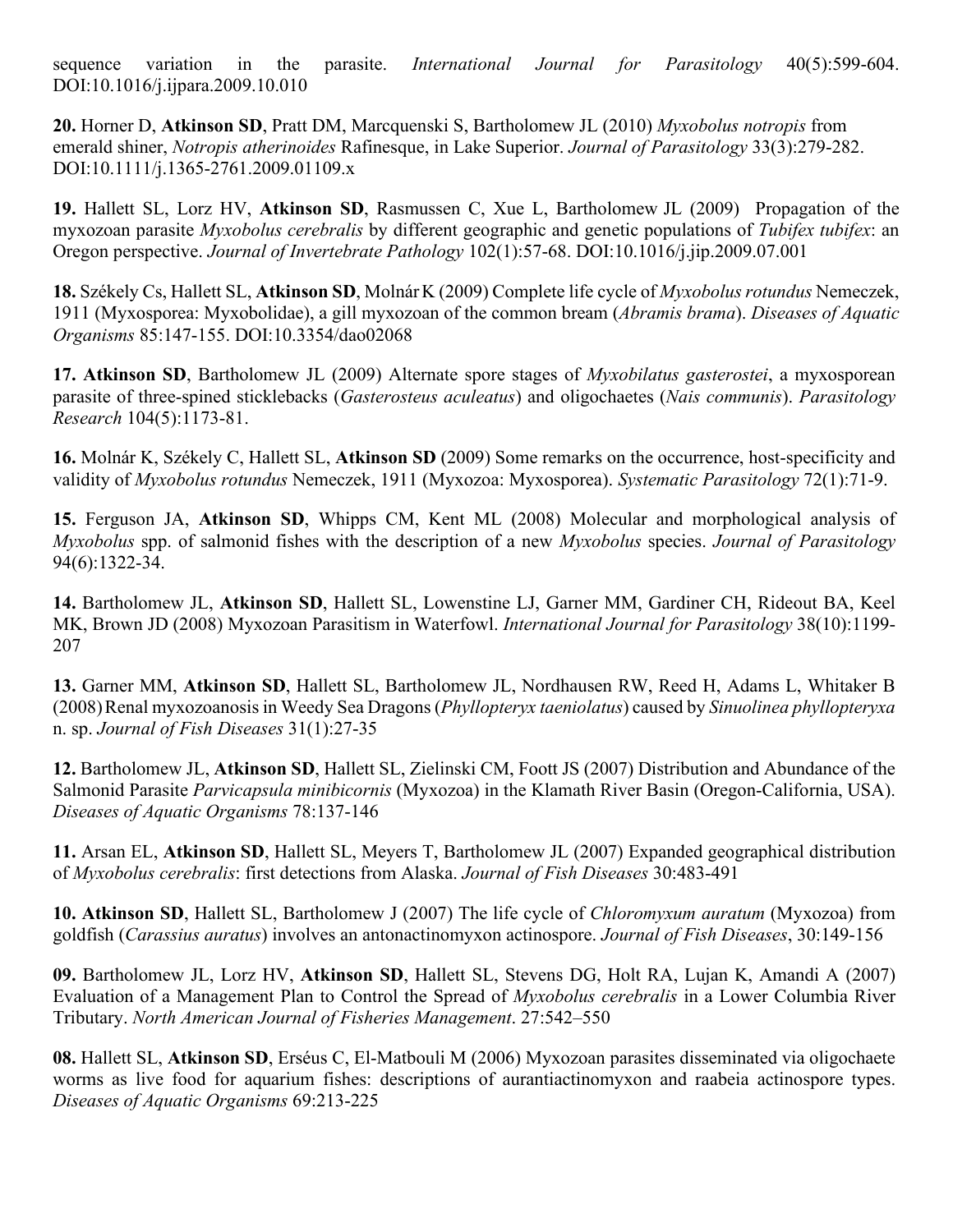**07.** Bartholomew JL, **Atkinson SD**, Hallett SL (2006) Involvement of *Manayunkia speciosa* (Annelida: Polychaeta: Sabellidae) in the life cycle of *Parvicapsula minibicornis*, a myxozoan parasite of pacific salmon. *Journal of Parasitology* 92:742-748

**06.** Hallett SL, **Atkinson SD**, Holt RA, Banner CR, Bartholomew JL (2006) A new myxozoan from feral goldfish (*Carassius auratus*). *Journal of Parasitology* 92:357-363

**05.** Hallett SL, **Atkinson SD**, Erséus C, El-Matbouli M (2005) Dissemination of triactinomyxons (Myxozoa) via oligochaetes used as live food for aquarium fish. *Diseases of Aquatic Organisms* 65:137-152

**04.** Hallett SL, **Atkinson SD**, Bartholomew JL (2005) Countering morphological ambiguities: development of a PCR assay to assist the identification of *Tubifex tubifex* oligochaetes. *Hydrobiologia*. 543:305-309

**03.** Hallett SL, **Atkinson SD**, Erséus C, El-Matbouli M (2004) Molecular methods clarify morphometric variation in triactinomyxon spores (Myxozoa) released from different oligochaete hosts. *Systematic Parasitology* 57:1-14

**02.** Hallett SL, **Atkinson SD**, Schöl H, El-Matbouli M (2003) Characterisation of two novel types of hexactinomyxon spores (Myxozoa) with subsidiary protrusions on their caudal processes. *Diseases of Aquatic Organisms* 55:45-57

**01.** Hallett SL, **Atkinson SD**, El-Matbouli M (2002) Molecular characterisation of two aurantiactinomyxon (Myxozoa) phenotypes reveals one genotype. *Journal of Fish Diseases* 25:627-631

# **Book Chapters**

Bartholomew JL, **Atkinson SD**, Hallett, Alexander JD (2021) *Myxobolus cerebralis*; Chapter in *Fish Parasites: A handbook of protocols for their isolation, culture and transmission*, 5M Books, Sheffield, UK.

Bartholomew JL, **Atkinson SD**, Hallett, Alexander JD (2021) *Ceratonova shasta*; Chapter in *Fish Parasites: A handbook of protocols for their isolation, culture and transmission*, 5M Books, Sheffield, UK.

**Atkinson SD**, Bartošová-Sojková P, Whipps CM, Bartholomew, JL (2015) Approaches for Characterising Myxozoan Species; Chapter in *Myxozoan Evolution, Ecology and Development*; Okamura et al. (eds.), Springer, Switzerland

Hallett SL, **Atkinson SD**, Bartholomew JL, Székely C (2015) Myxozoans Exploiting Homeotherms; Chapter in *Myxozoan Evolution, Ecology and Development*; Okamura et al. (eds.), Springer, Switzerland

Eszterbauer E, **Atkinson SD**, Diamant A, Morris D, El-Matbouli M, Hartikainen H (2015) Myxozoan Life Cycles: Practical Approaches and Insights; Chapter in *Myxozoan Evolution, Ecology and Development*; Okamura et al. (eds.), Springer, Switzerland

Hallett SL, Hartigan A, **Atkinson SD** (2015) Myxozoans on the Move: Dispersal Modes, Exotic Species and Emerging Diseases; Chapter in *Myxozoan Evolution, Ecology and Development*; Okamura et al. (eds.), Springer, Switzerland

# **PhD Thesis**

Atkinson SD (2011) "Diversity, life cycles and population genetics of freshwater Myxozoa from the Pacific Northwest of North America" PhD Thesis, The University of Queensland, 238pp.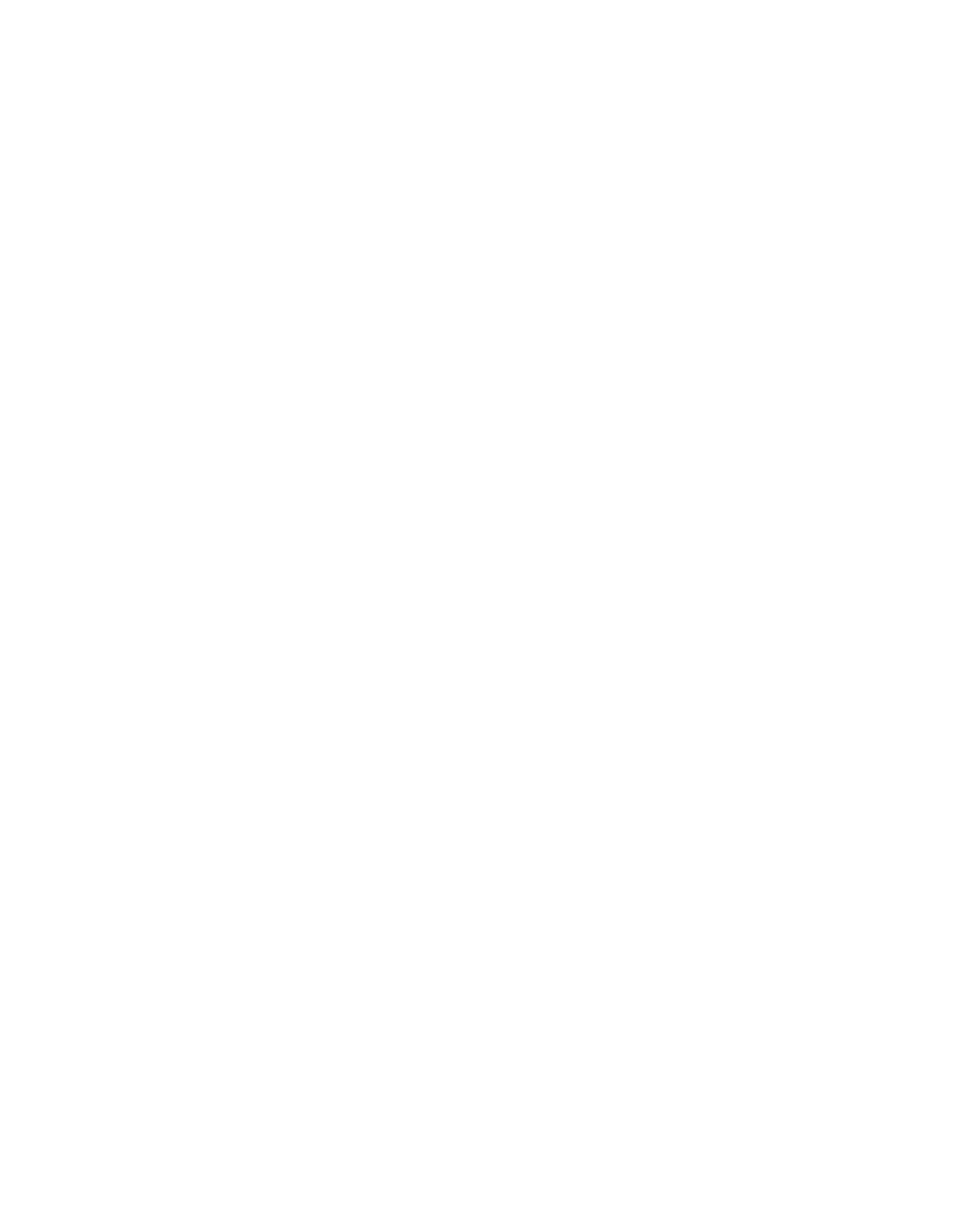#### Not peer reviewed:

Arvanitidis CD, Warwick RM, Somerfield PJ, Pavloudi C, (et al.)Pafilis E, Oulas A, Chatzigeorgiou G, Gerovasileiou V, Patkos T, Bailly N, Hernandez F, Vanhoorne B, Vandepitte L, Appeltans W, Adlard R, Adriaens P, Kee-Jeong A, Shane A, Nesrine A, Anderson G, Martin A, Arango C, Artois T, Atkinson S, Bank R, Barber AD, Barbosa JP, Bartsch I, Bellan-Santini D, Bernot J, Berta A, Bieler R, Błażewicz M, Bock P, Böttger-Schnack R, Bouchet P, Boury-Esnault N, Boxshall G, Boyko CB, Nunes Brandão S, Bray R, Bruce NL, Carins S, Campinas Bezerra TN, Cárdenas P, Chan BK, Chan T, Cheng L, Churchill M, Corbari L, Cordeiro R, Cornils<br>A, Crandall K Flöckner U, Ewers-Saucedo C, Faber M, Figueroa D, Finn J, Fonseca G, Fordyce E, Foster W, Furuya H, Galea H, Garca-Alvarez O, Garic R, Gasca R, Gaviria-Melo S, Gerken S, Gibson D, Gil J, Gittenberger A, Glasby C,<br>Gofas S, Horton T, Hughes L, Hyžný M, Moretti LI, Iseto T, Ivanenko VN, Jarms G, Jaume D, Jazdzewski K, Karanovic I, Kim Y, King R, Klautau M, Kolb J, Kotov A, Krapp-Schickel T, Kremenetskaia A, Kristensen R, Kroh A,<br>Kullander S, L Okahashi H, Opresko D, Osawa M, Ota Y, Paulay G, Perrier V, Perrin W, Petrescu I, Picton B, Picton B, Pilger JF, Pisera A, Polhemus D, Poore G, Reimer JD, Reip H, Reuscher M, Rios Lopez P, Rius M, Rützler K, Rzhavsky A, Sa Sivell D, Sket B, Smit H, Smol N, Souza-Filho JF, Spelda J, Stampar SN, Stienen E, Stoev P, Stöhr S, Strand M, Suárez-Morales E, Summers M, Swalla BJ, Taiti S, Tanaka M, Tandberg AH, Tang D, Tasker M, ten Hove H,<br>ter Poort

Whipps C, Williams G, Wilson R, Yasuhara M, Zanol J, Zeidler W. (2018) Research Infrastructures offer capacity to address scientific questions

never attempted before: Are all taxa equal? PeerJ Preprints 6:e26819v2 https://doi.org/10.7287/peerj.**preprints.**26819v2